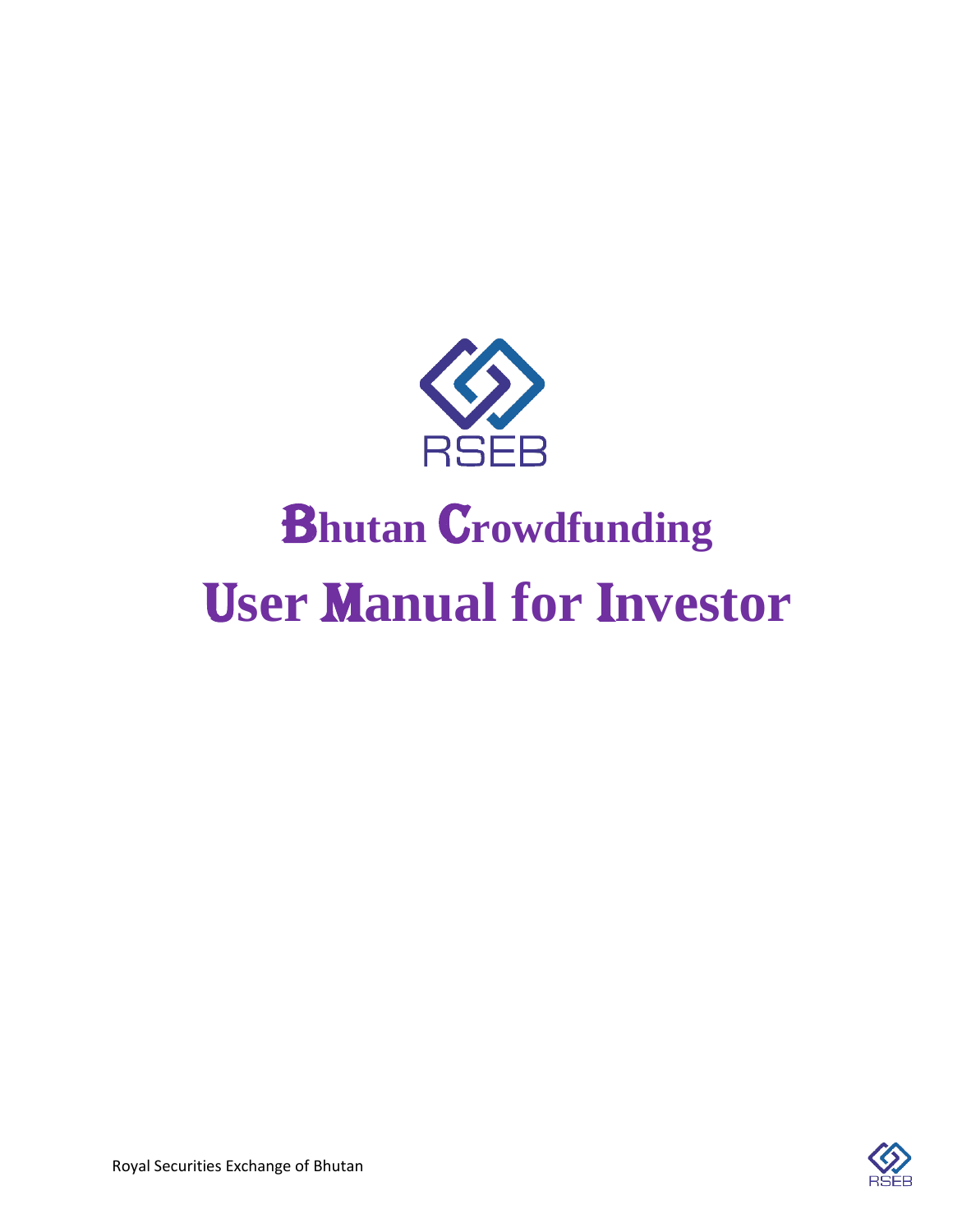# **Table of content**

# **1) General information**

System overview

# **2) System summary**

Hardware and software requirement

Development tools,

Contingencies.

# **3) Getting started**

Overview,

Registration process,

Investing process.

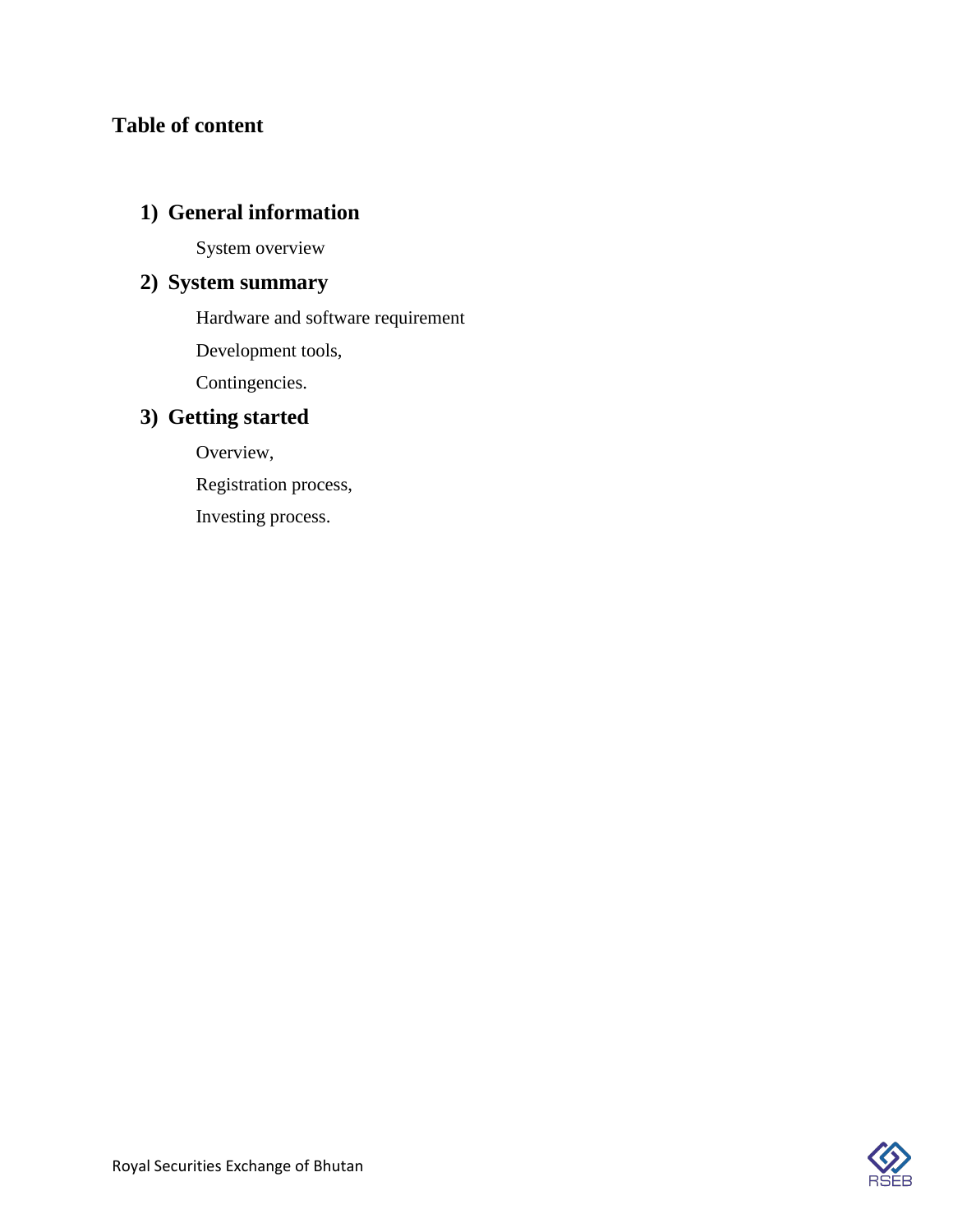# **General information**

This section explains the general overview of the system.

## **System overview**

Bhutan Crowdfunding is the first digital platform developed by the Royal Securities Exchange of Bhutan licensed under the Crowdfunding Regulations issued by the Royal Monetary Authority of Bhutan. Bhutan Crowdfunding aims to provide an alternate financing model for Start-ups, New Business Ventures and Cottage & Small Industries in Bhutan to access funds from the general public. The platform offers entrepreneurs the opportunity to raise funds for their new businesses and at the same time provides new investment avenues for the public.

## **System summary**

This section provides overview of the system. It outlines the hardware and software specification, system's configuration and system's behavior in case of contingencies.

## **Hardware and software requirement**

## **Hardware requirement**

- ❖ Operating system: Windows XP service pack 1 and above, Linux (Any version),
- ❖ Hard disk: 1 GB or greater,
- ❖ RAM: 512 MB or greater.

## **Software requirement**

❖ Web browsers: Firefox, chrome, Internet Explorer, safari, Opera.

#### **Device supported**

❖ PCs, Laptop, phablet, mobile phone (iPhone, Windows, Android).

#### **Development tools**

❖ Windows server 2012, sublime text, php, MariaDB.

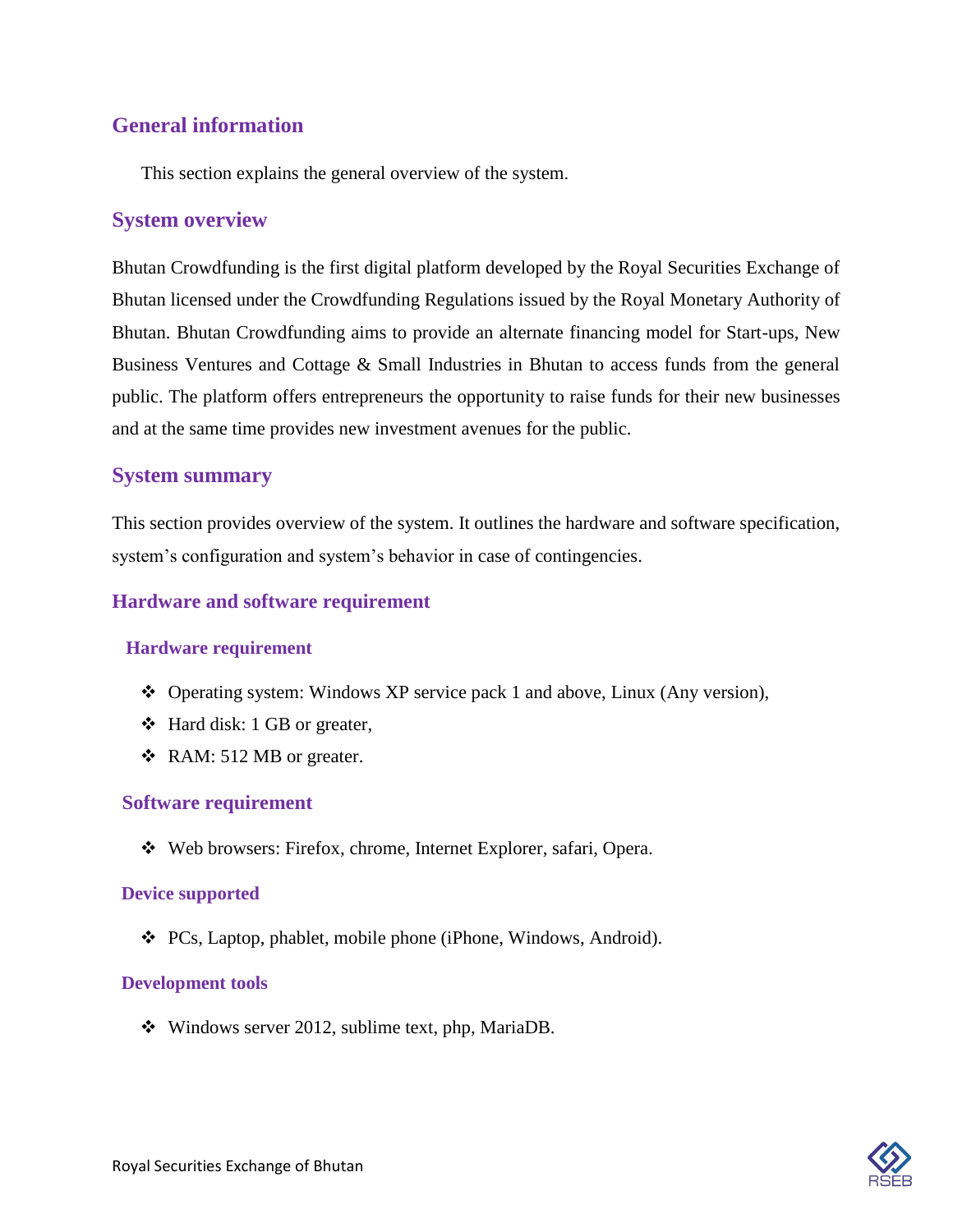# **Contingencies**

In case there is no internet connection, data cannot be stored and processed. In case of power outage, data will be lost.

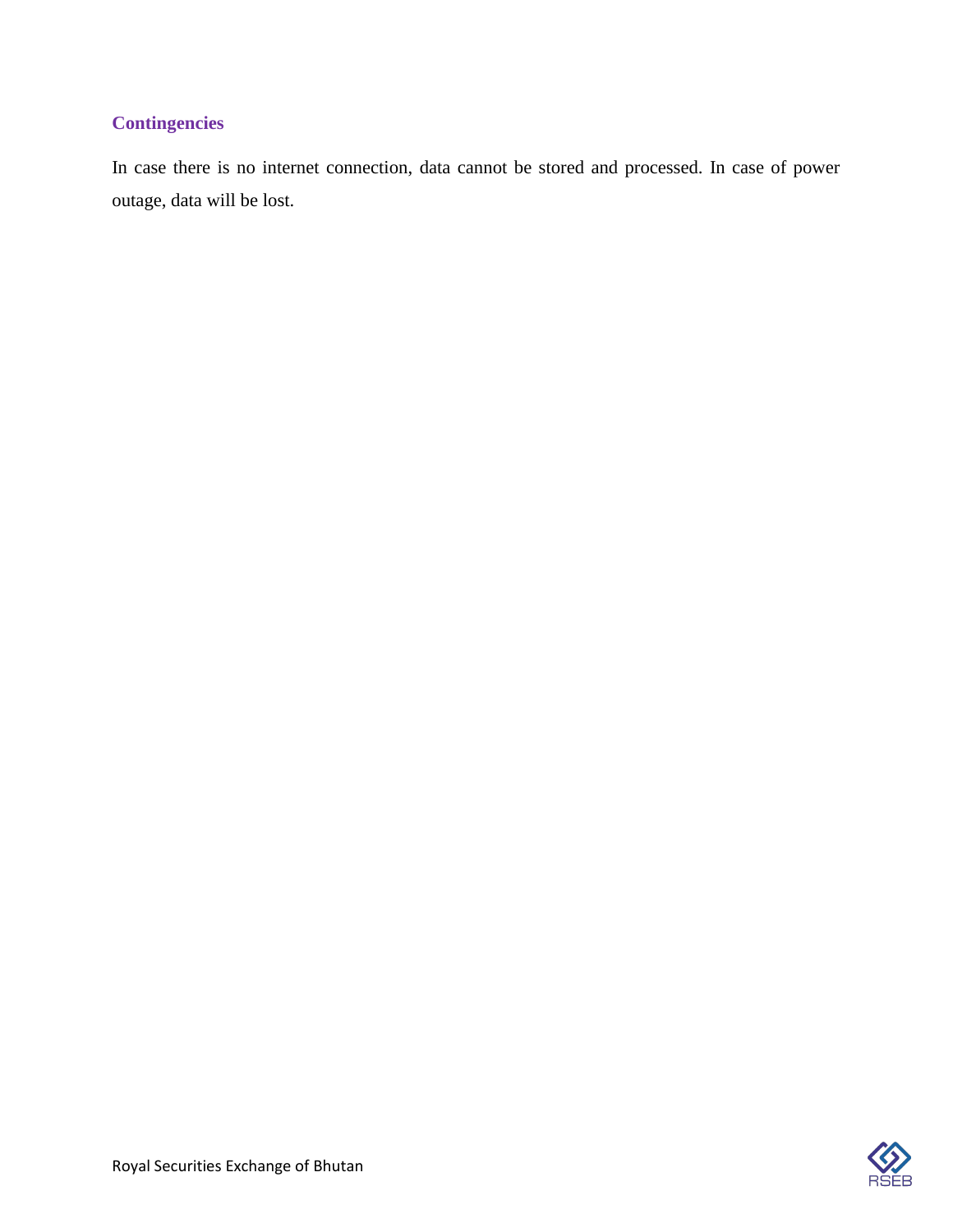# **Getting started**

This section explains: a) How to start Bhutan crowdfunding,

b) Different level of users.

**Step 1**: Type in the URL given below in the address bar of your browser.

**URL**: bhutancrowdfunding.rsebl.org.bt

You will see the page as below. This is the homepage.



**Figure 1.0**

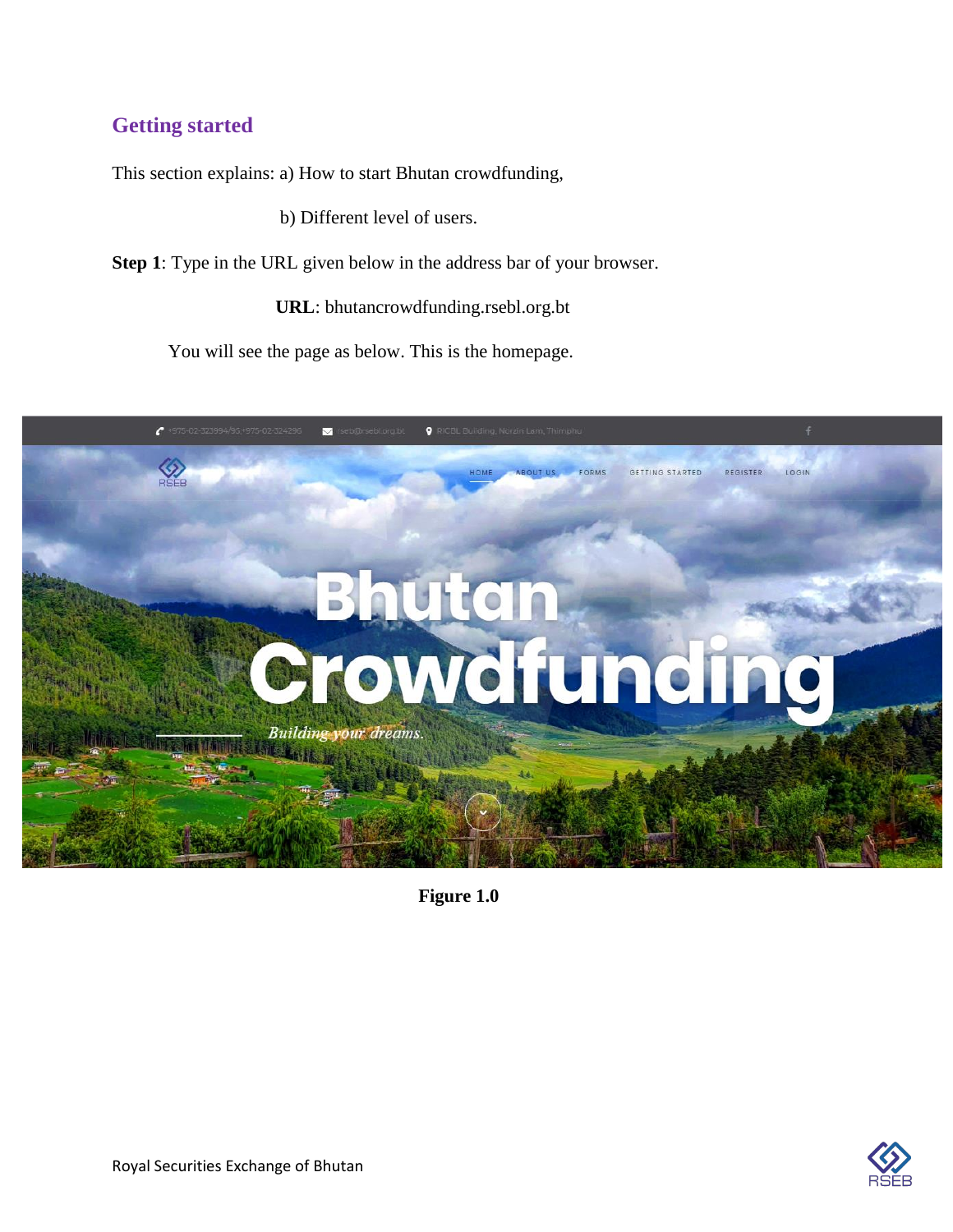There are three different level of users:

a) Admin,

- b) Investor,
- c) Investee/Business.

## **Investor**

What is an investor?

"An investor is any person or other entity (such as a firm or mutual fund) who commits capital with the expectation of receiving financial returns".

### - **Investopedia**

### **Retail Investor**

**"**A retail investor, also known as an individual investor, is a non-professional investor who buys and sells securities, [mutual funds](https://www.investopedia.com/terms/m/mutualfund.asp) or [exchange traded funds\(](https://www.investopedia.com/terms/e/etf.asp)ETFs) through traditional or online brokerage firms or savings accounts**".**

#### - **Investopedia**

Note: *Retail investor can only invest Nu.100,000.00 per project.*

## **Institutional Investor**

**"**An institutional investor is a nonbank person or organization that trades securities in large enough share quantities or dollar amounts that it qualifies for preferential treatment and lower [commissions](https://www.investopedia.com/terms/c/commission.asp)**".**

- **Investopedia**

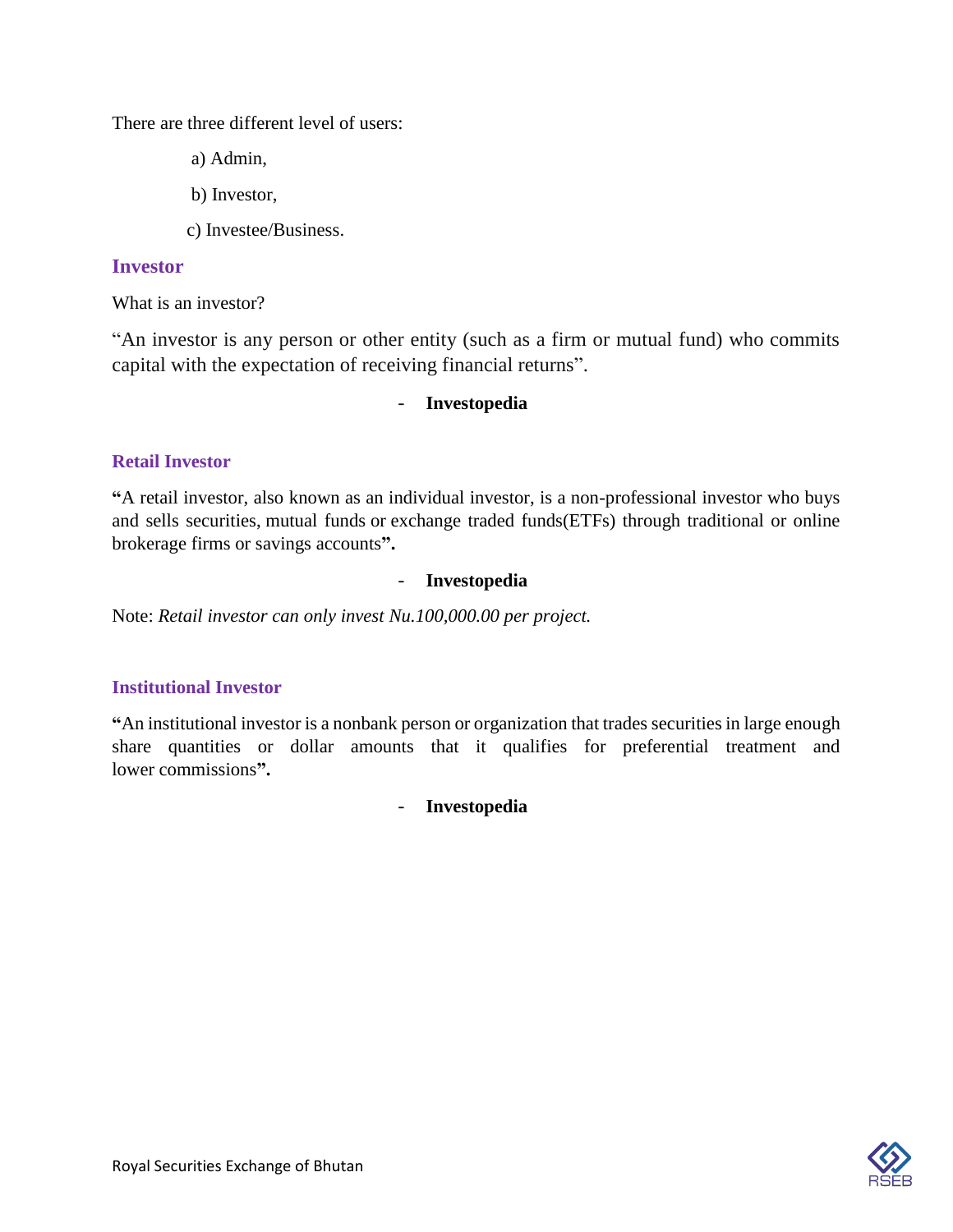## **How to register as an investor**

**Step 1:** Click "**Register**" on the navigation bar.

| $\bullet$ |      | RICBL Building, Norzin Lam, Thimphu |       |                 |                 |       |
|-----------|------|-------------------------------------|-------|-----------------|-----------------|-------|
|           | HOME | <b>ABOUT US</b>                     | FORMS | GETTING STARTED | <b>REGISTER</b> | LOGIN |

**Figure 2.0**

**Step 2:** You will be redirected to registration page as shown below. Note fields marked with (\*) are mandatory. Following are the information required for registration:

- 1) Name,
- 2) Username,
- 3) Investor type,
- 4) Phone number,
- 5) TPN (not mandatory),
- 6) E-mail,
- 7) Address,
- 8) Password.

If you are retail investor, select Retail under investor type. If you are institutional investor, select Institutional investor under Investor Type.

| <b>D</b> Investor Type * |  |
|--------------------------|--|
| --Select--               |  |
| --Select--               |  |
| Retail<br>Institutional  |  |
| Enter Your Phone number  |  |

**Figure 2.1**

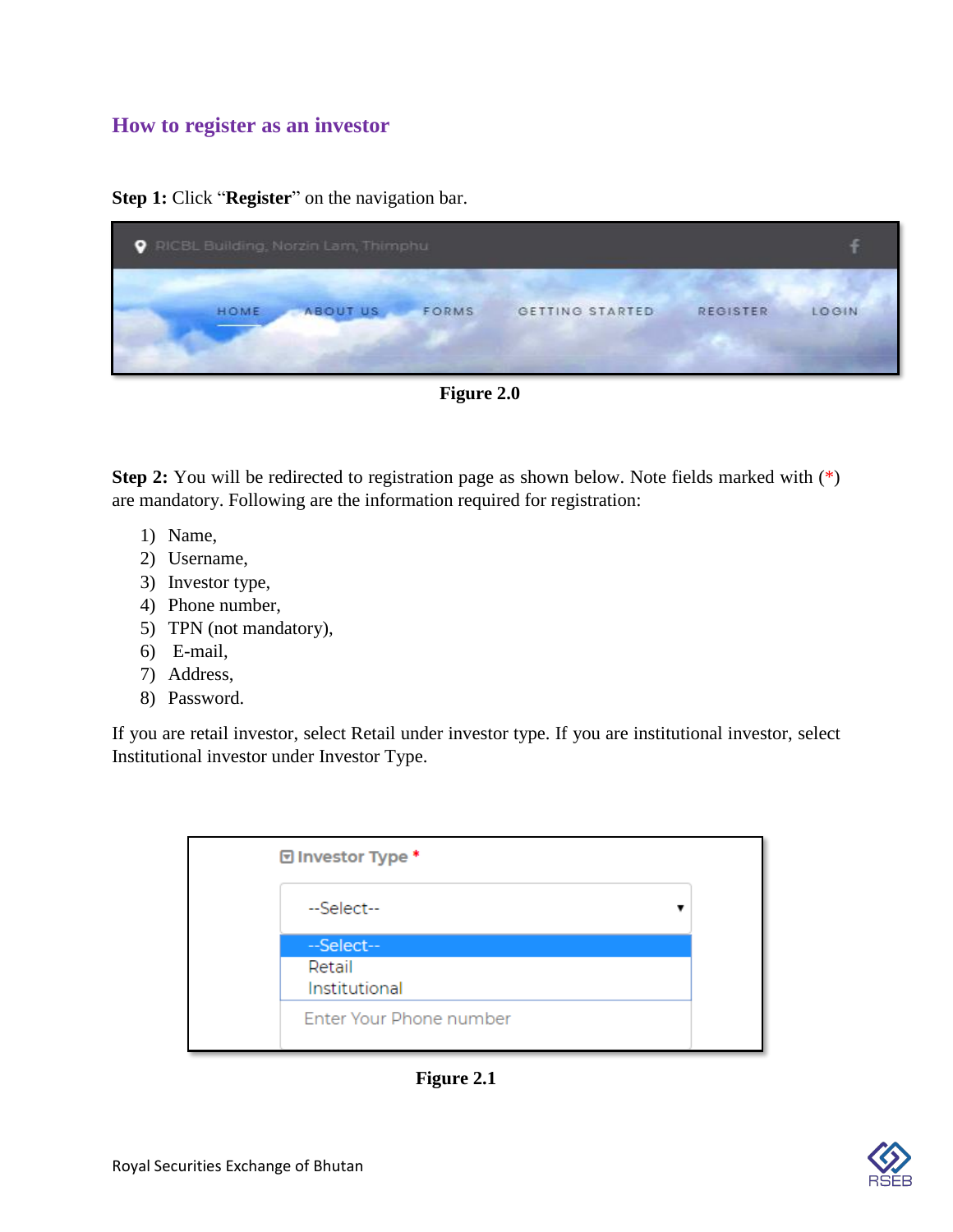**Step 3**: When all fields are filled correctly, a green button appears.

| Q <sub>s</sub> Confirm Password                            |  |
|------------------------------------------------------------|--|
|                                                            |  |
| NOTE: Fields marked (*) are mandatory.                     |  |
| By Creating An Account You Agree To Our Terms & Condition. |  |
| Create                                                     |  |
|                                                            |  |

**Figure 2.2**

**Step 4**: Click on "**Create**" to complete the registration process.

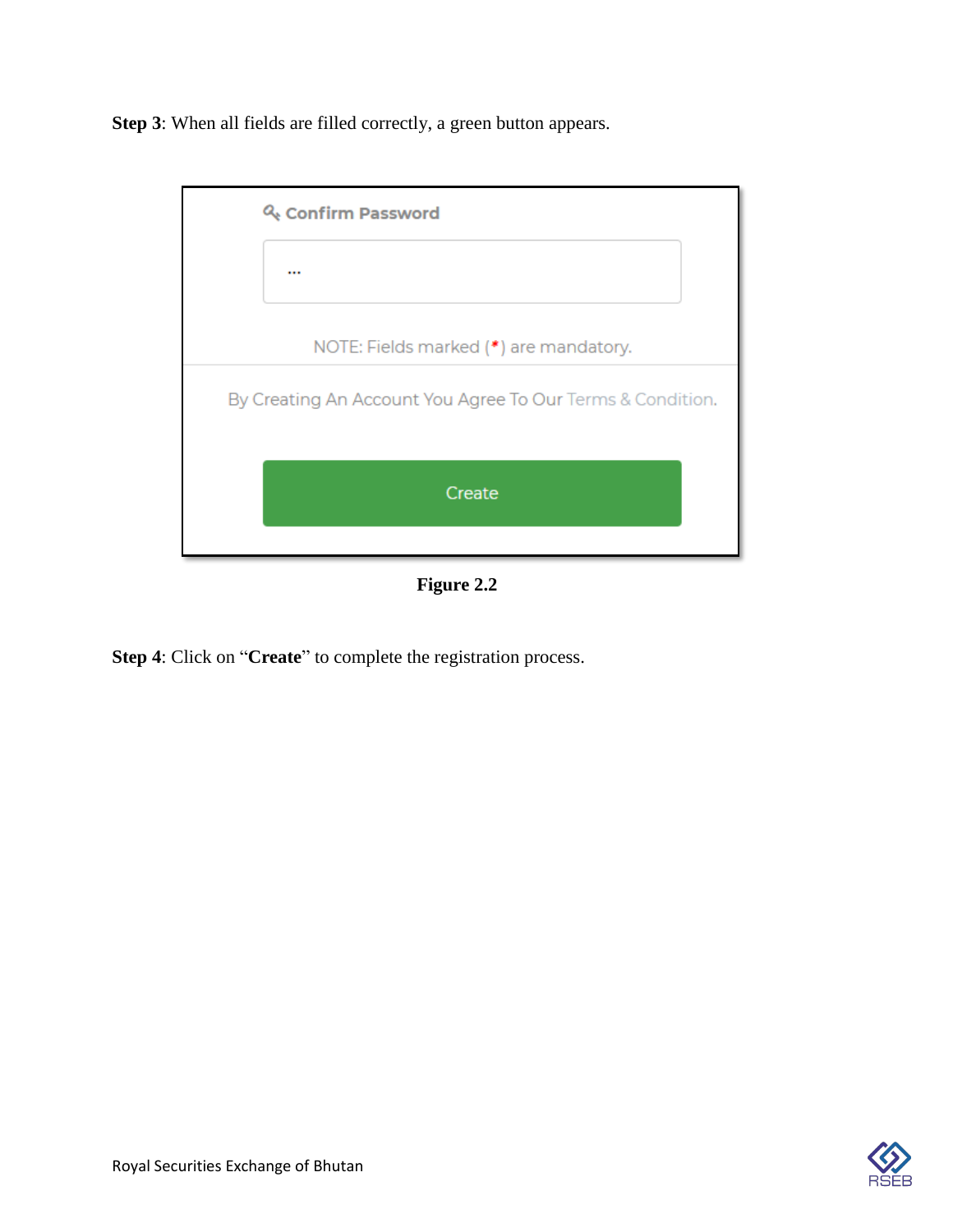# **How to invest in a project**

**Step 1**: After successful registration, click on "**Login**" on the navigation menu.

**Step 2**: A modal will open as shown below. Enter your username, password and click on "**Login**".

|          | FORMS<br>ABOUT US<br>HOME                          | GETTING STARTED |
|----------|----------------------------------------------------|-----------------|
|          | Login to start your session                        |                 |
|          | & Username                                         |                 |
|          | Enter Username<br>Q <sub>c</sub> Password          |                 |
|          | Enter Password                                     |                 |
|          | Login<br>Cancel                                    |                 |
| Building | By Logging In, you agree to our Terms & Conditions |                 |

**Figure 3.0**

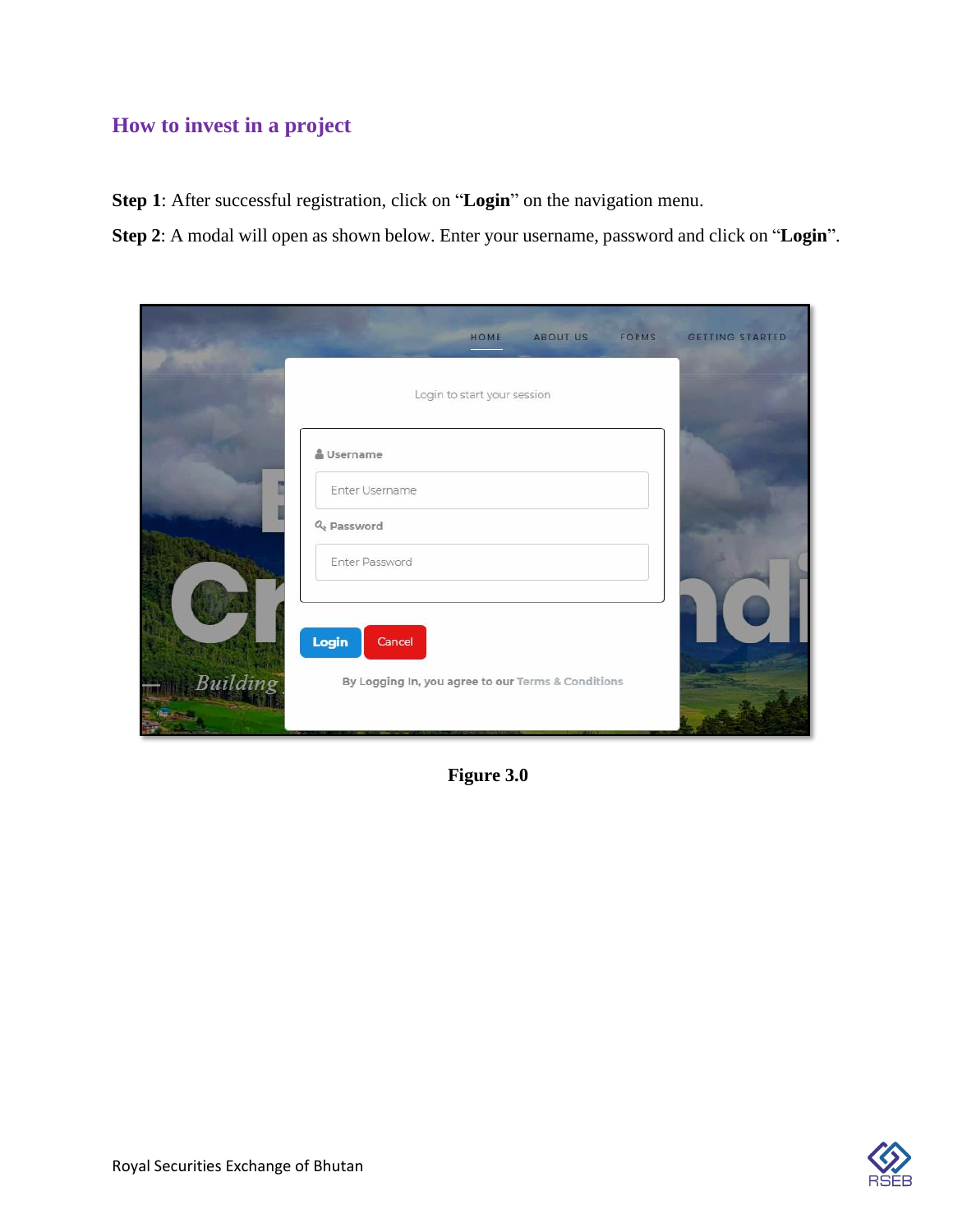

**Step 3:** You will be redirected to investor dashboard as shown below.

**Figure 3.1**

There are three tabs on the menu bar as follows

- a) Projects,
- b) My Investment,
- c) Setting.

## **Projects**

Under this section of the page, you will see active projects published on the Bhutan crowdfunding portal.

## **My Investments**

Under this section of the page, you will see project(s) in which you have invested along with investment amount.

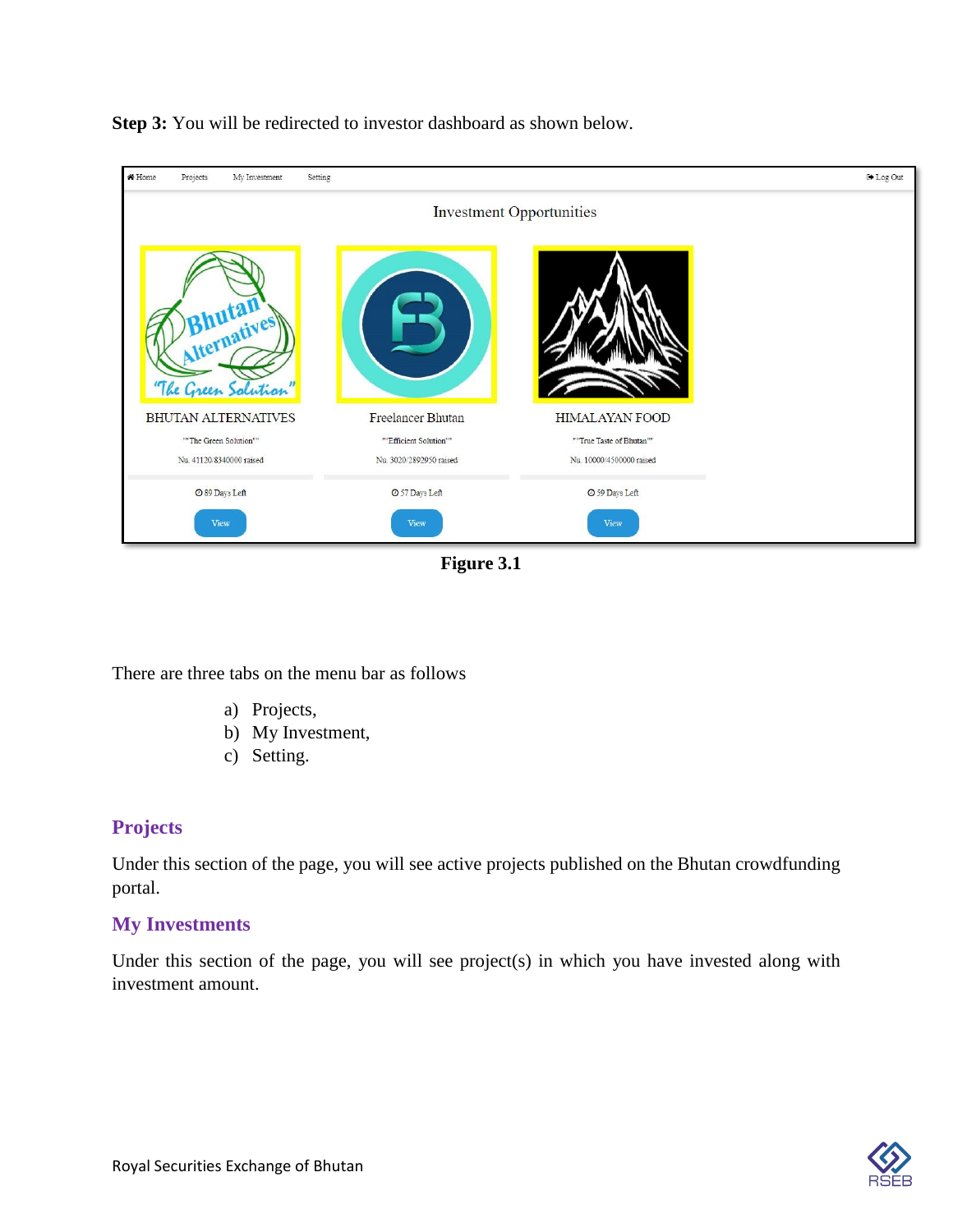## **Setting**

Under this section of the page, you can update your information such as

- a) Citizen identification number,
- b) Phone number,
- c) E-mail,
- d) Password.

**Step 4**: Select the project in which you want to invest by clicking on "**View**".



**Step 5**: Enter your investment in the multiple of 10.

**Figure 3.2**

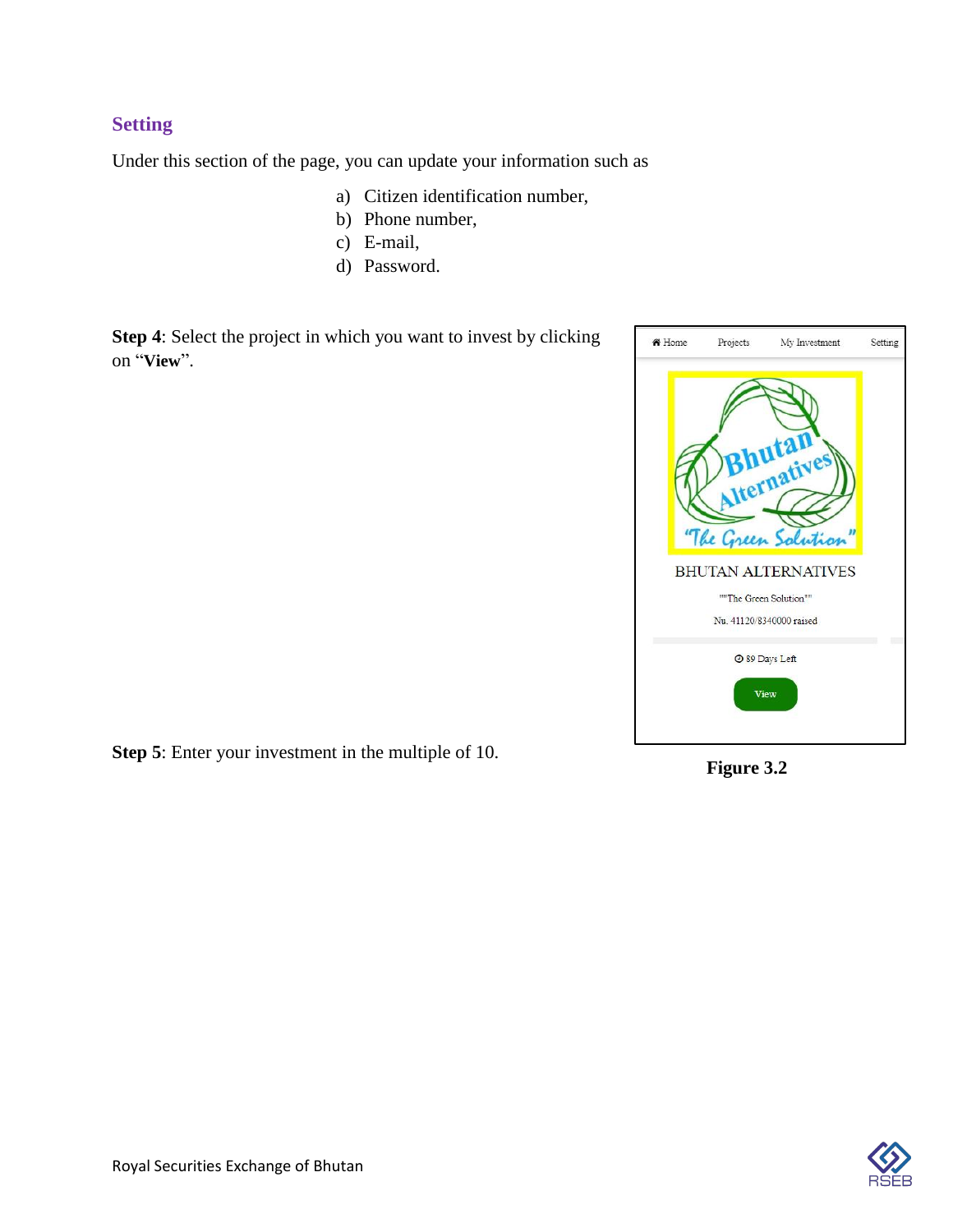**Step 6**: Click on "**Invest**"



**Figure 3.4**

**Step 7**: You will be redirected to RMA's payment gateway.

| <b>Payment Details</b>                                               | ePayment Gateway<br>ROYAL MONETARY AUTHORITY OF BHUTAN                                                                            |            |
|----------------------------------------------------------------------|-----------------------------------------------------------------------------------------------------------------------------------|------------|
| <b>Beneficiary Name</b>                                              | Royal Securities Exchange of Bhutan                                                                                               |            |
| <b>Beneficiary Order No</b>                                          | IN2019071915384120190719153841                                                                                                    |            |
| <b>BFS Transaction ID</b>                                            | 920000360057                                                                                                                      |            |
| <b>Payment Description</b>                                           | <b>RSEBL Test</b>                                                                                                                 |            |
| Amount                                                               | 100000                                                                                                                            |            |
| Fee                                                                  | 0.0                                                                                                                               |            |
| $\bigcap$<br><b>BANK OF BHUTAN</b><br><b>Bhutan Development Bank</b> | <b>DRUK PNB BANK</b><br>$\circ$<br><b>BHUTAN NATIONAL BANK</b><br>Veel 8159119519891<br>T BANK LTD                                |            |
| Enter Your Bank Account Number (mandatory)                           |                                                                                                                                   | Figure 3.5 |
| Your bank account number                                             |                                                                                                                                   |            |
| Continue<br>Cancel                                                   | lortor                                                                                                                            |            |
|                                                                      | powered by Symantec<br>  FAQ   Contact Us   Terms and Conditions   Privacy Policy   Disclaimer                                    |            |
|                                                                      |                                                                                                                                   |            |
|                                                                      | The Royal Monetary Authority of Bhutan   http://www.rma.org.bt<br>© The Royal Monetary Authority of Bhutan . All Rights Reserved. |            |

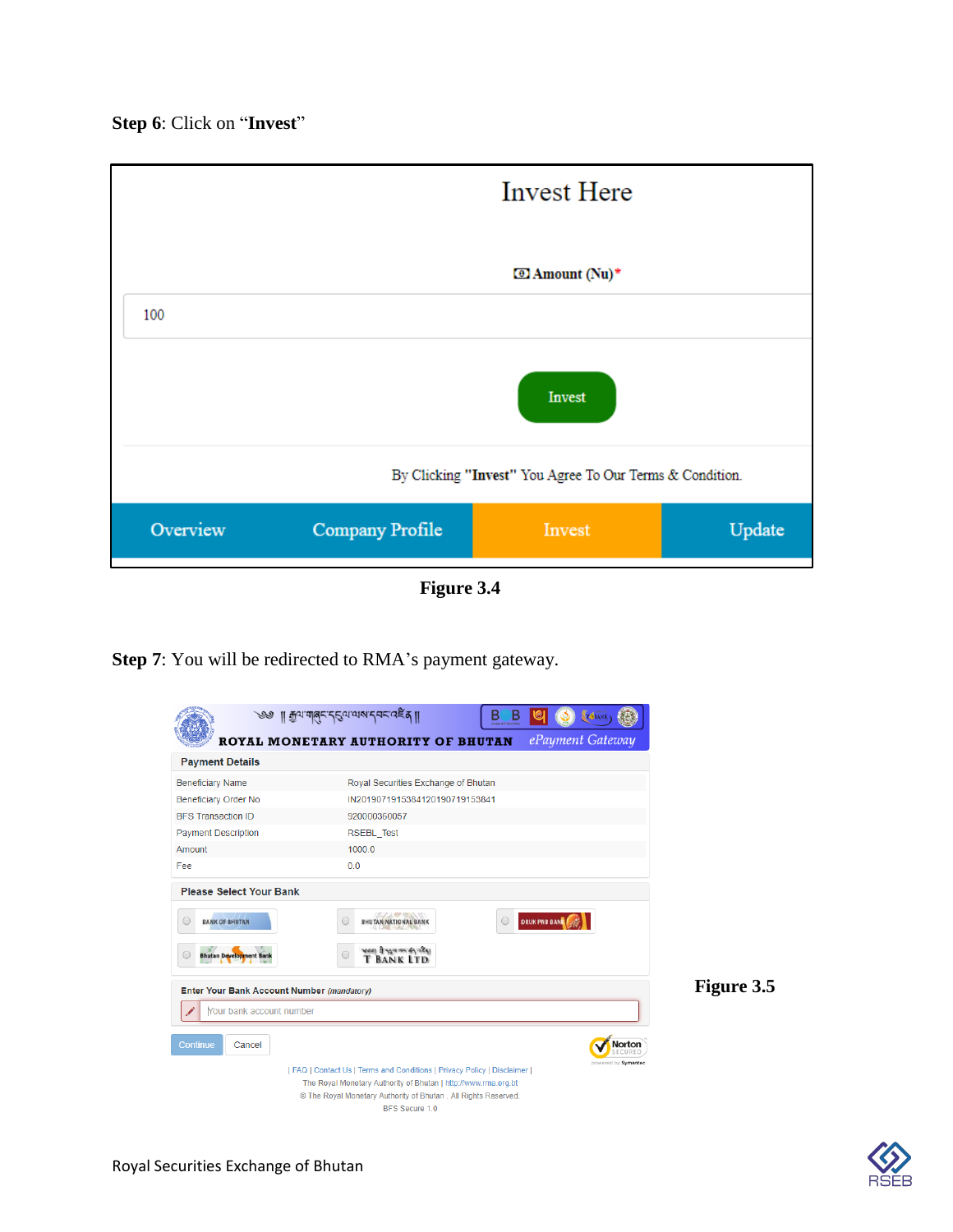**Step 8:** Select bank from which you want to transfer the money.

**Step 9:** You will get OTP in your mobile.

**Step 10:** Enter OTP

Your transaction will take place after you enter OTP.